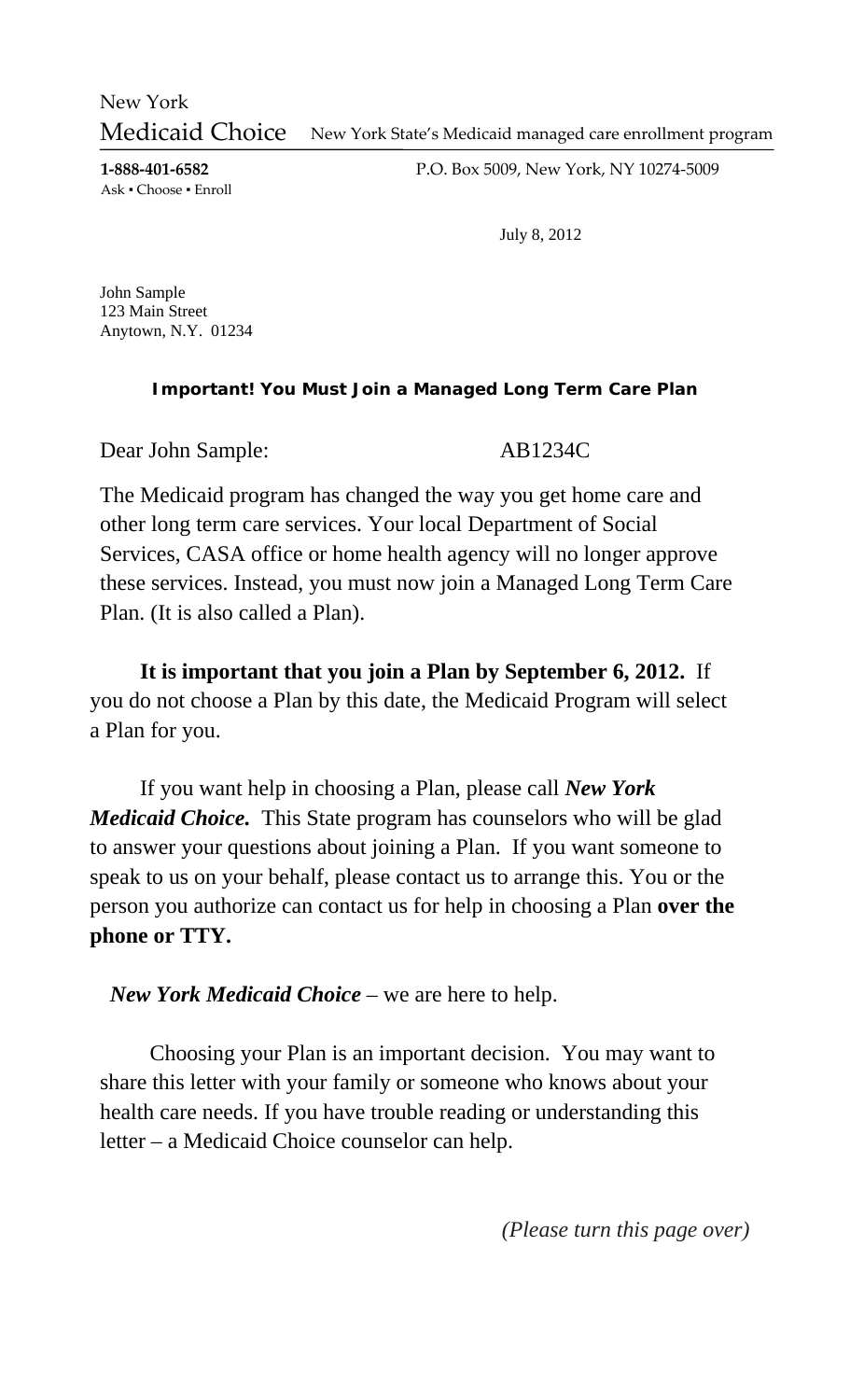Some people are exempt from joining a Plan. This means they do not have to join a Plan. In some situations, a person cannot join a Plan. Please see Page 21 in the enclosed Guide for more information.

Please contact *New York Medicaid Choice.* Counselors can:

- tell you about the different types of Plans, their services and how they work
- help you choose a Plan that works with your home care agency or other providers.

 Please see the **Provider Worksheet** on Page 14 in the enclosed Guide. You can fill out this worksheet and have it handy when you call us.

**Call: 1-888-401-MLTC or 1-888-401-6582. Monday-Friday from 8:30 am – 8:00 pm and Saturday, from 10:00 am- 6:00 pm. TTY Service: 1-888-329-1541.**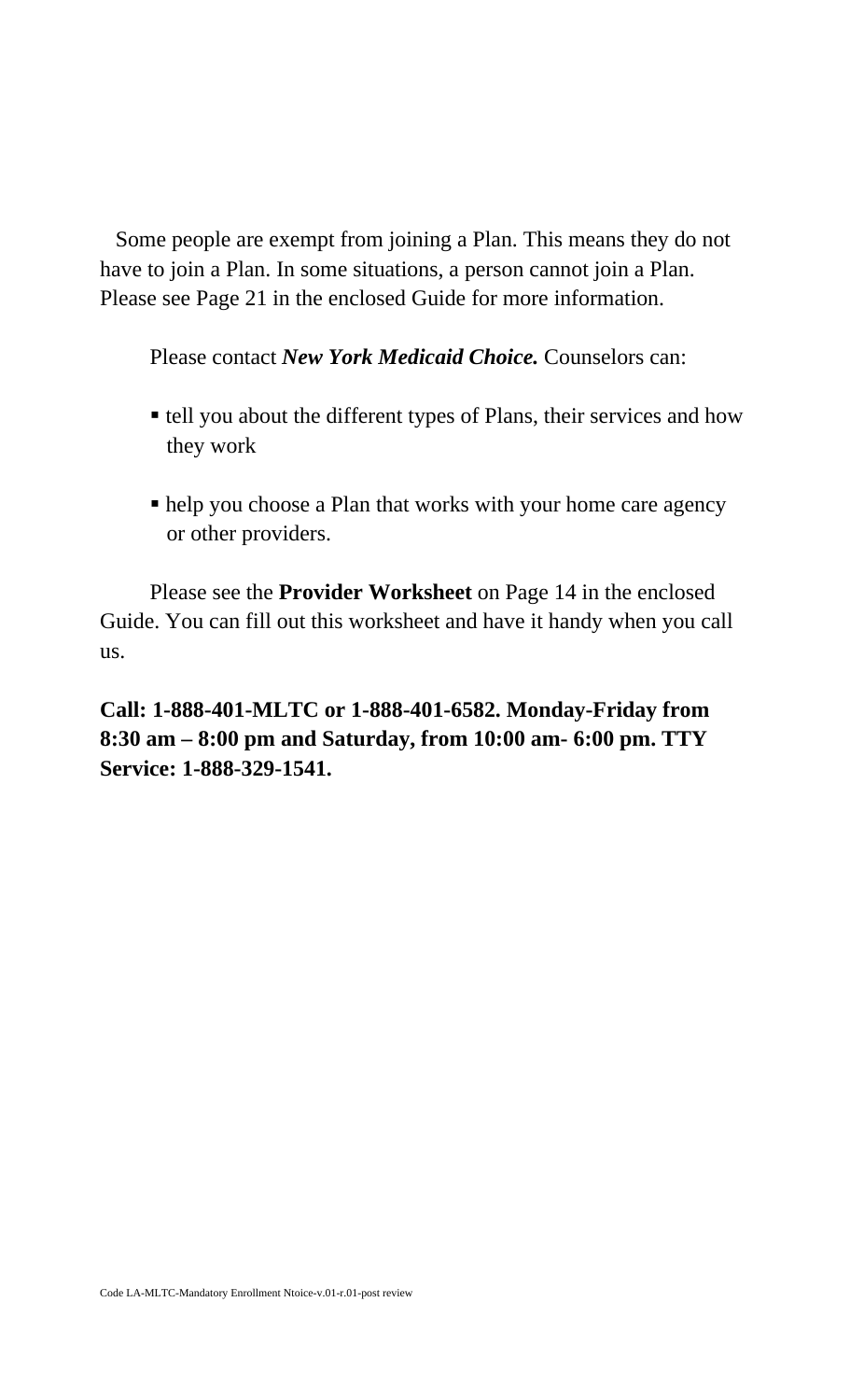P.O. Box 5009 New York, NY 10274-5009

ELECTRONIC SERVICE REQUESTED



**IMPORTANT Notice - Aviso IMPORTANTE** 



PRESORTED **FIRST-CLASS MAIL** U.S. POSTAGE PAID BUSINESS INK, CO.